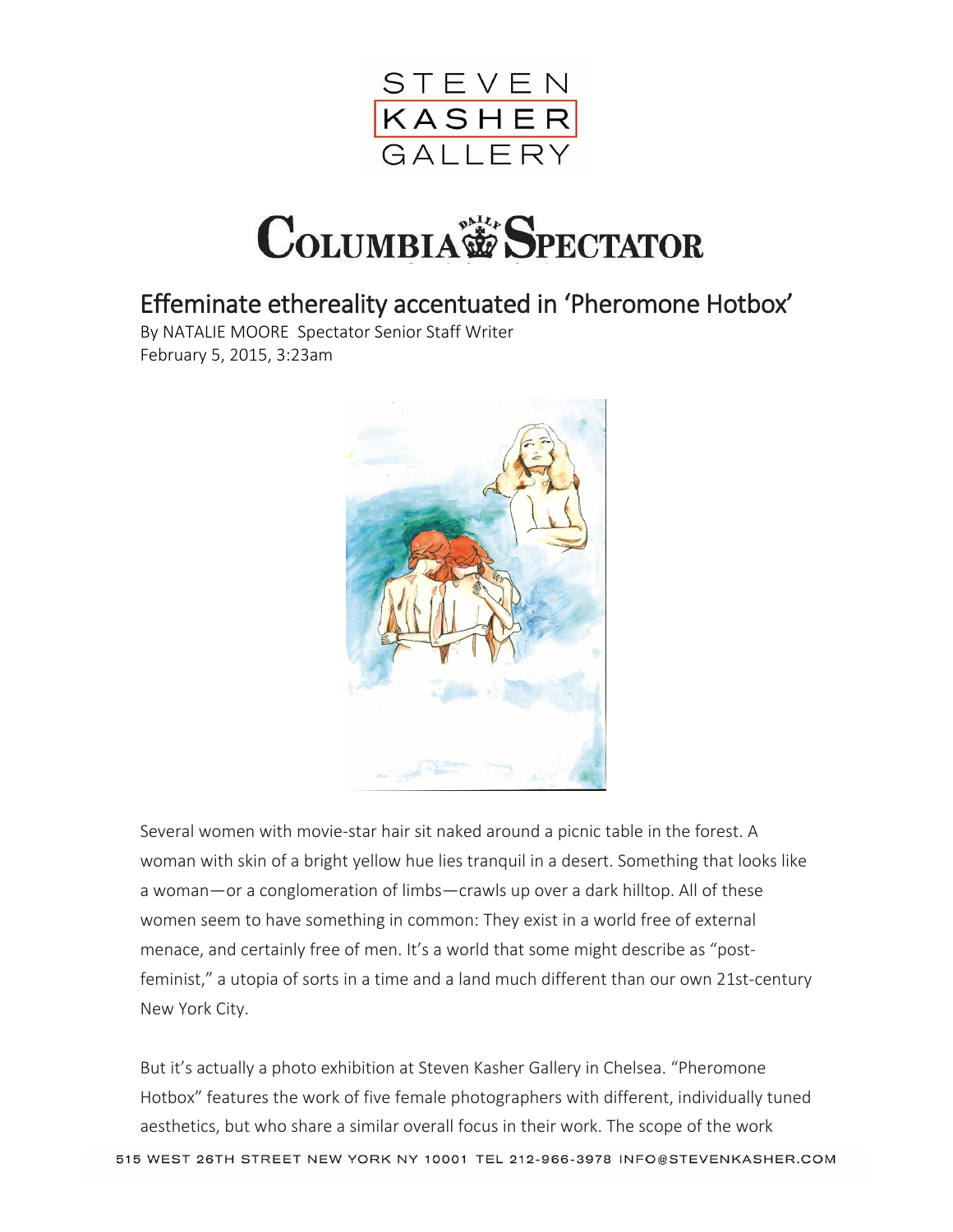

ranges from painted-on photographs of florally-adorned women in fields, to disturbing pale figures contorted in dark corners, to modern girls decked out in bright neons and glossy clear plastic. According to the gallery's press release, the works are intended to "confront post-feminist ideologies."

The term "pheromone hotbox" was developed by one of the show's featured artists,Amanda Charchian.

"The understood biological purpose of pheromones is creation," Charchian said. "In addition to reproduction in the organs, creation manifests itself for the female artist as an expanded conduit for the communication of pheromones between spiritual and material realms."

In this way, the images featured in the show—photographs of women taken by women are exemplary of this kind of "hotbox" of creative and pheromonic energy.

The five contributing artists—Charchian, Aneta Bartos, Shae Detar, Marianna Rothen, and Olivia Locher—all come from very different backgrounds and have different intentions in creating their work, although the visual common thread that unites the work selected for "Pheromone Hotbox" is undeniable. Each of the featured images builds largely on the base of the classical female form and the artistic nude.

Polish-born photographer Bartos uses Polaroid film to craft haunting, dark environments populated by subjects she calls "ethereal women full of desire and menace." Though many of Bartos' models look physically as though they would be right at home in a French realist painting, her photographs serve as a departure from that soft, idealized female nude. The women of Bartos' work are often shown in strained, spider-like positions or engaging in decidedly "unladylike" behaviour—one work in the show features a tall, wispy blonde standing against a wall in a typically masculine urinating stance, aptly titled "Piss."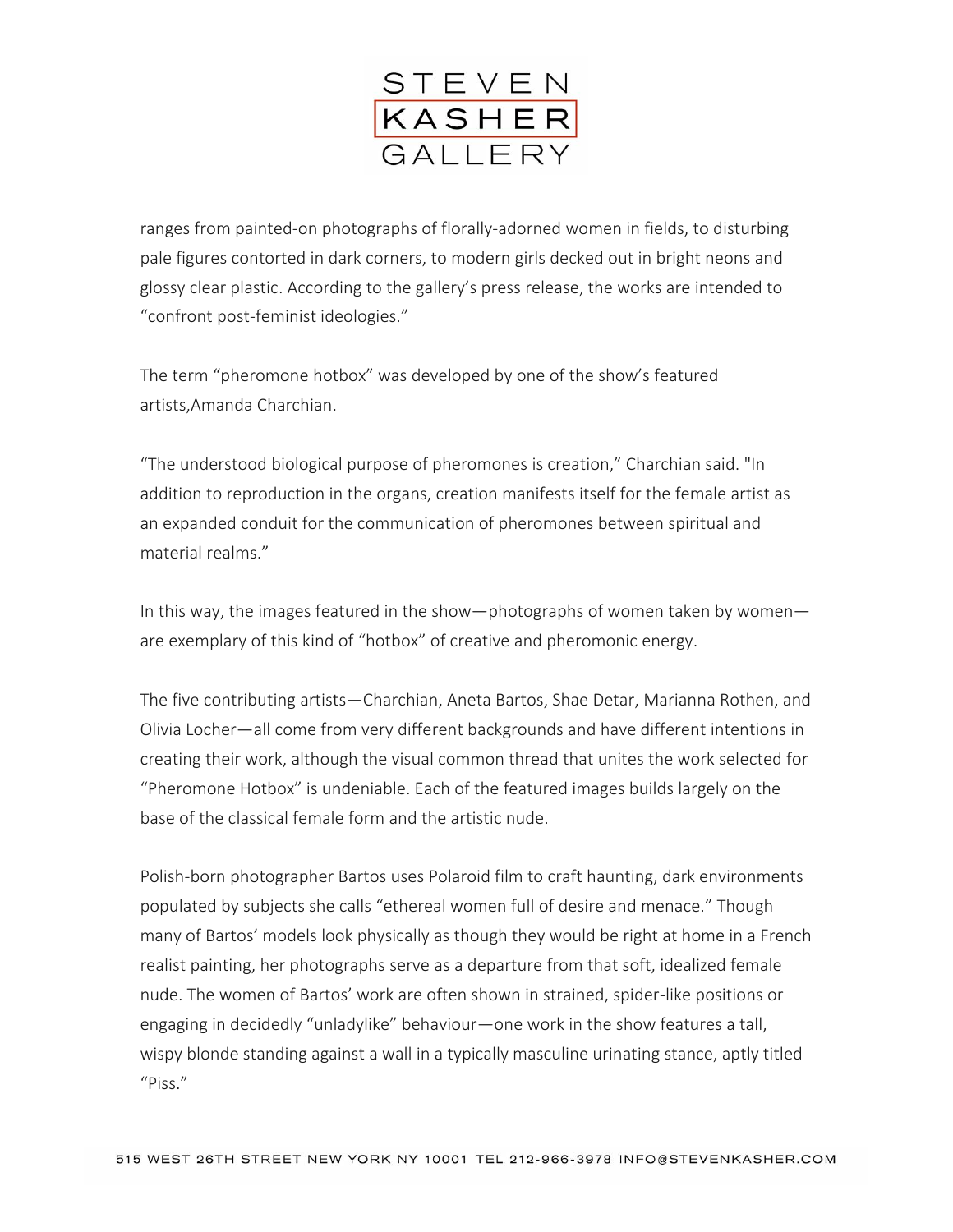

"I like to think of them as half-human, half-animal creatures," Bartos said of her photographic characters. According to Bartos, incorporating both these animalistic and human qualities represents the duality in human nature. "It's a narcissistic reflection, an alter ego, where two parts of a whole make up separate personalities."

Though there is a coherent thread through all of her "Pheromone Hotbox" entries, Bartos' work in the show is the accumulation of several independent projects from throughout her artistic career.

"When Steven [Kasher] asked me to participate in the show with four other women, I proposed to present images from my 'Spider Monkeys' series," Bartos said, referring to her images of women in paired poses that seem like eerie, long-limbed, non-human beings. "Steven thought, however, that ... mixing works from several different projects would convey a broader spectrum of his concept. We both ended up selecting images from three different projects."

One of these images, entitled "4 Sale," was actually a collaboration between Bartos and another separate group of female artists, meant to evoke that same idea of Kasher's vision of a "post-feminist" utopia.

"My aim was to create a self-sufficient, sexually and dangerously charged world of females, completely independent of men and their gaze," Bartos said.

Meanwhile, the women of Charchian's photographs often find themselves in bright, technicolor landscapes like deserts, canyons, caves, and forests. Charchian's work carries hints of retro fashion photography of the 1970s, with long-haired, nymph-like characters roaming free in environments of enhanced artificial bright pinks, oranges, and purples.

Detar's portraits shares many common themes with Charchian's work—the ethereal, long-haired nudes, the candy-hued, technicolor environs—though Detar also often incorporates the post-production element of physically painting upon her photographs.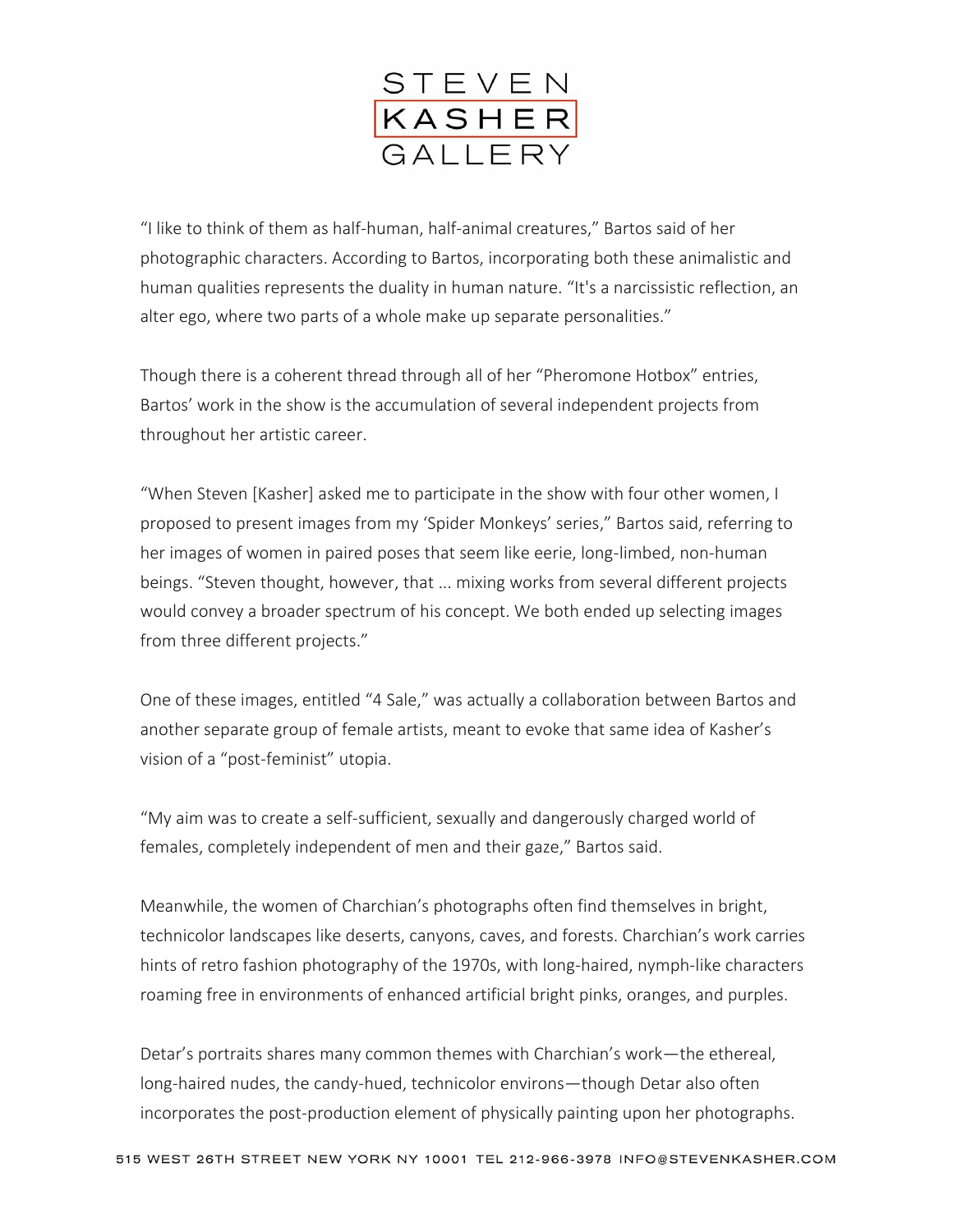

Detar appropriately describes the resulting visual atmosphere as one of "pre-Raphaelite dreams." These painted works have a timeless quality about them, as though her vintageclothed, or unclothed, beauties could have been photographed today or at any point during the 20th century.

Similarly, one might be surprised to learn that any of Rothen's contributed photos were taken post-1960, least of all in 2013. Rothen's soft-focused, often black-and-white photographs feature women with a distinct Brigitte Bardot quality about them—beautiful girls in blonde, stylized wigs, vintage garments, and heavy eye makeup—engaging in what she describes as "vague scripted narratives" inspired by the films of the late 60s.

According to gallery owner and show organizer Steven Kasher, these artists' decisions to incorporate styles such as pre-Raphaelite imagery (a mid-19th-century artistic resurgence of interest in classical and Renaissance styles) and the nouvelle vague (the "French New Wave" of the 1960s) with distinct historical and art historical associations is exemplary of a kind of freedom.

"They use these styles freely, glibly," he said. "Not as critique, but as resources or ingredients."

Within the scope of "Pheromone Hotbox," photographer Locher stands out as the artist with her feet most firmly planted in the present day. Locher's images have a bright, pop quality, making use of stand-out colors and composition most immediately reminiscent of modern day fashion photography. Locher's work is also most often staged in a studio setting, incorporating concept and an approach she describes as "sarcastic." The girls of Locher's photographs wear brightly colored leotards and pink plastic raincoats and use masking tape as stencils for applying lipstick.

Kasher, when asked about his decision to compile and present the show, said that the work in "Pheromone Hotbox" functions as a kind of positive, self-representative version of female nude or female-body-centric photography.